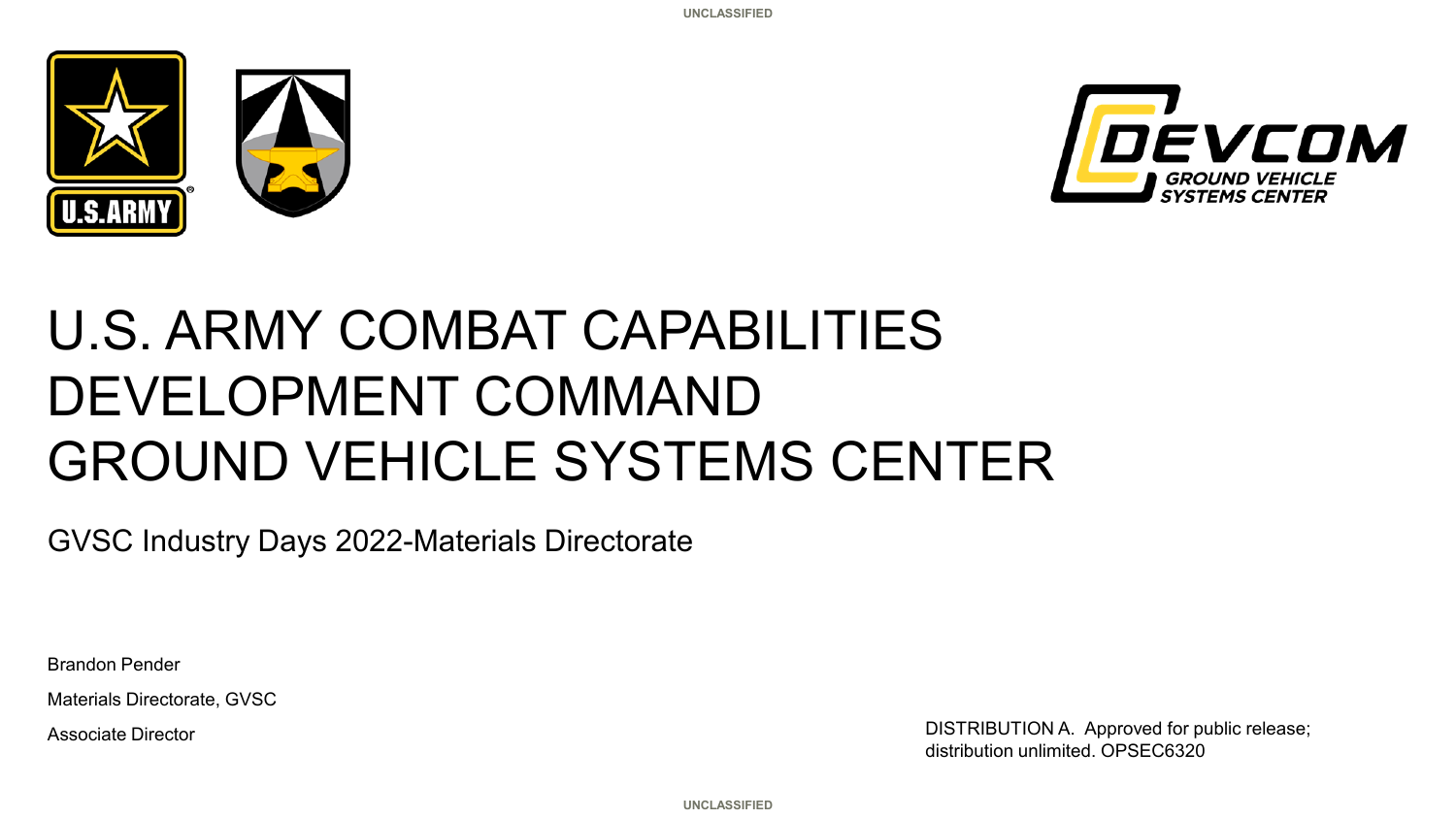



• **Provide technical expertise in materials engineering for the weapon system lifecycle from research to acquisition to sustainment.** 

# • **Technical competencies include:**

- Lightweight materials maturation and integration
- Design optimization/weight reduction
- Materials selection & characterization (failure analysis)
- Joining (welding, adhesives and mechanical fastening)
- Additive manufacturing application
- Coatings/corrosion
- Hazardous materials management & environmental compliance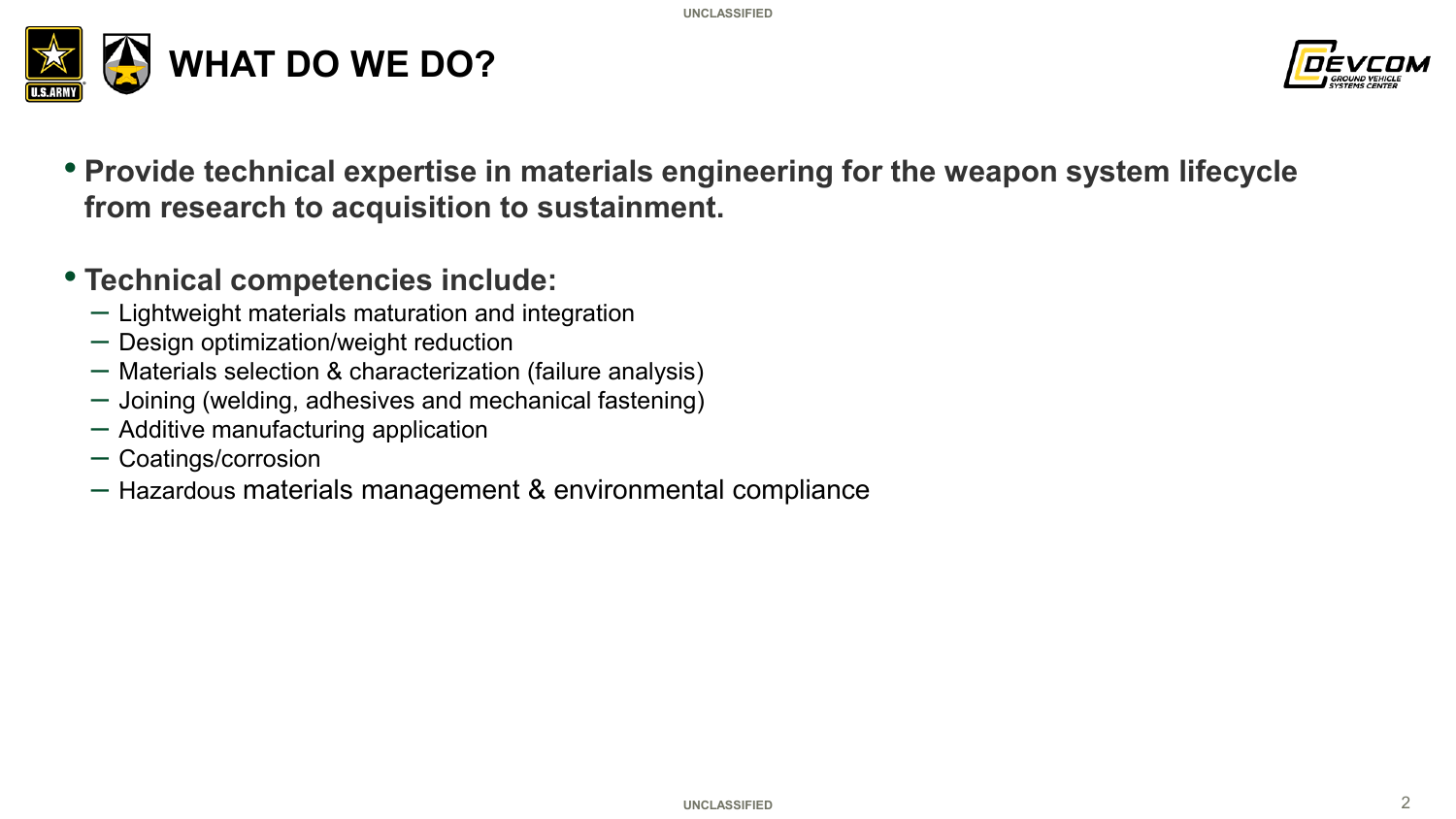

# **MATERIALS BRANCHES**



| ٠<br>٠ |
|--------|

#### **Application of Additive Manufacturing Technology**

•S&T to develop manufacturing process/demonstrate the art of the possible •Engage with AFC/DEVCOM/AMC and other orgs to shape Army polices/directives • Contract requirements development and engineering support to the current acquisition programs •Engineering support to TACOM ILSC/Depots by providing AM solutions to address supply chain issues



#### **Joining Engineering**

•S&T to develop/mature joining process/joint design, solutions for joining of dissimilar/multi-materials •Engineering support to acquisition programs to include contract requirements, ensure OEM welding processes comply with requirements, engineering support to resolve joining issues •Provide engineering support to the Depots and fielded systems with welding/joining issues including battle damage repair

• Fastener testing

•Adhesives



#### **Materials Selection and Characterization**

• Testing support, including failure analysis of components/subsystems to the PM offices and the sustainment teams •Engineering support for materials selection, and vender qualification to PM offices, Sustainment Teams • Testing and engineering support to other GVSC orgs, as well as the Materials Branches •ISO 17025 accreditation for many test methods



#### **Materials Application and Integration**

•S&T to mature Light weight material technologies/solutions •Provide engineering solutions to PM office for weight reduction and design optimization •Assess the impacts of lightweighting on mobility, transportability and supportability • Determine the loads at a sub-system level to understand the design requirements • Using Advanced Manufacturing for modernization



#### **Environmental / Coatings and Corrosion**

•**Environmental**: Engineering support for acquisition programs to include contract requirements for environmental management, hazardous materials elimination; development of environmental documents (PESHE; NEPA ); IPT participation. Solve hazardous materials/environmental issues for fielded systems

• **Coatings/Corrosion:** Engineering support for acquisition programs to include contract requirements, work with OEMs on meeting requirements, guidance on CARC system and CPC design and other plating/coatings issues. Support to TACOM-ILSC for sustainment of fielded systems to include contract management for corrosion field surveys, updates to technical documents as well as solving field corrosion issue

#### **UNCLASSIFIED**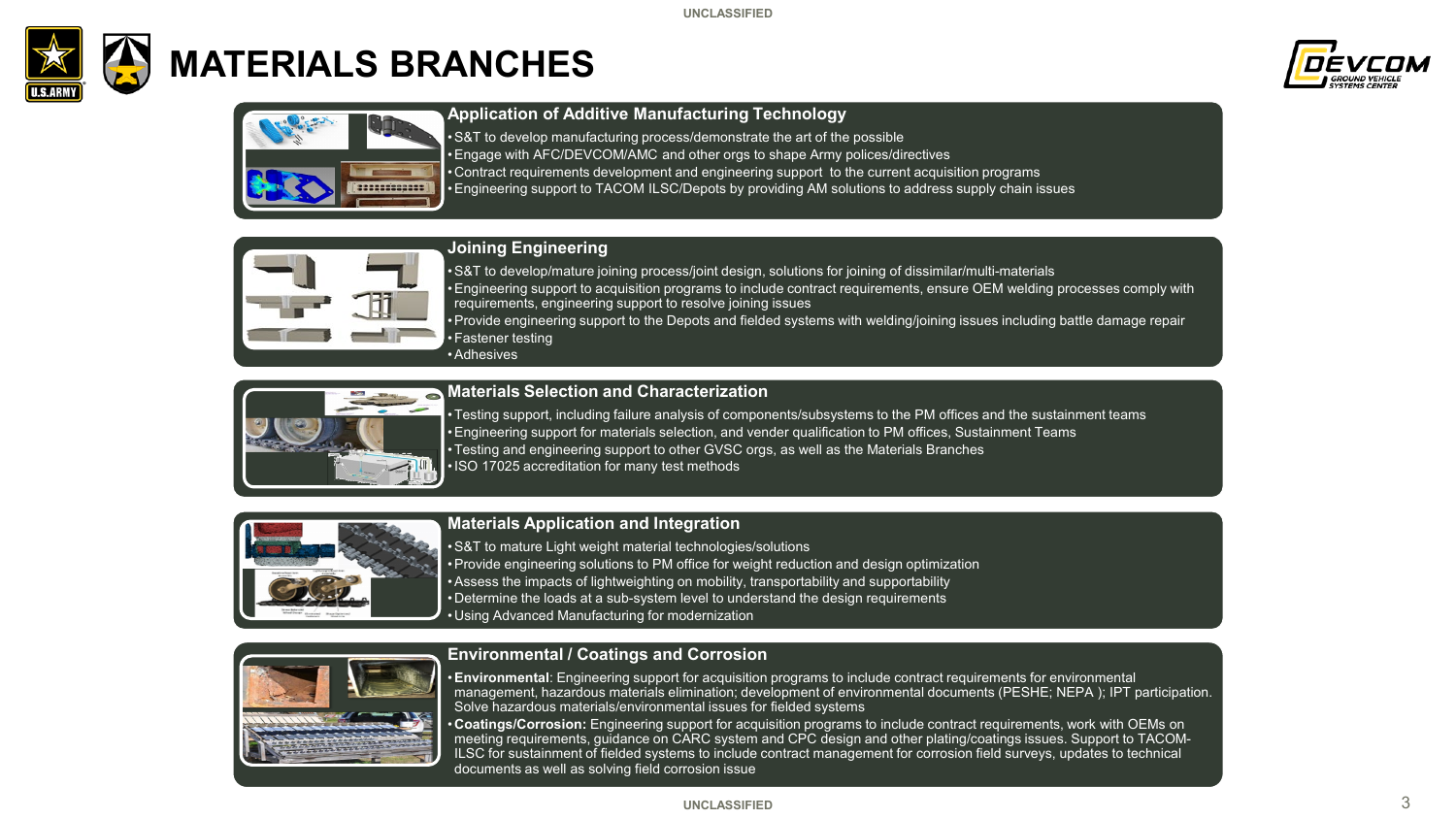





■ Congressional Ad ■ OH ■ OMA ■ RDT&E ■ Reimbursible



## **Reimbursable**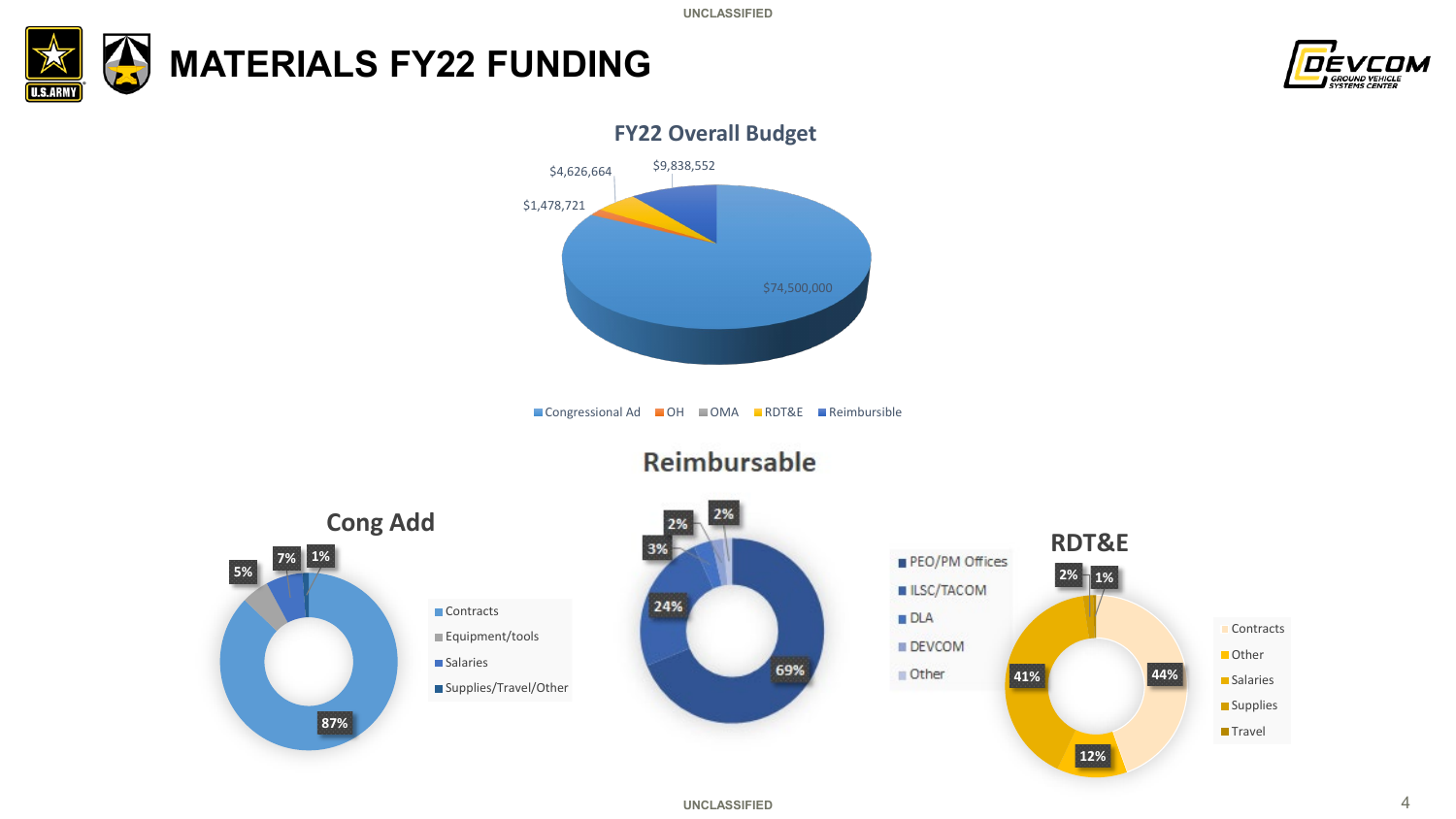





**Funding By Branch**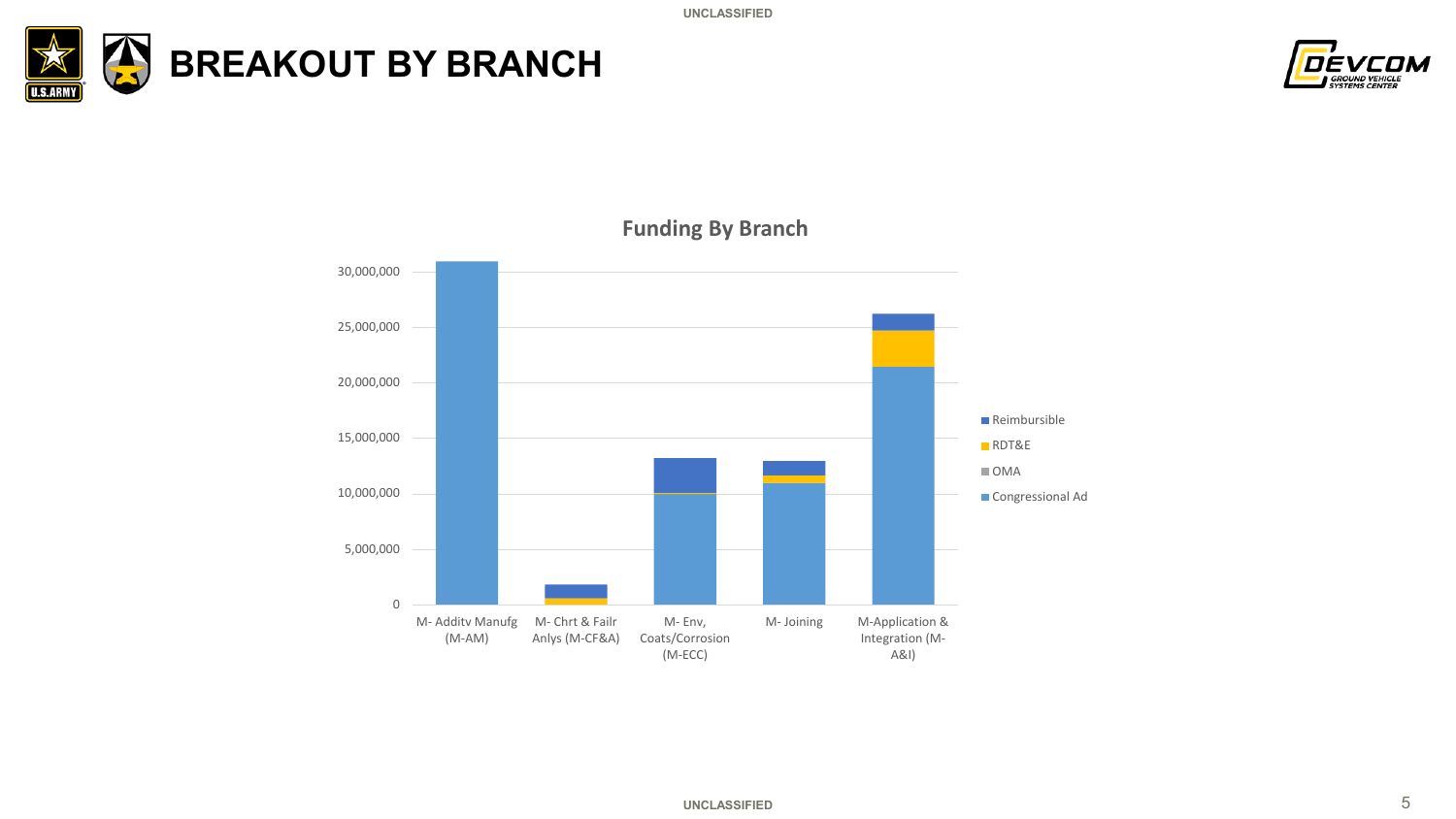



### • **Lightweighting/Design Optimization**

- Continue Advanced Lightweight running gear effort
- Continue lightweighting/design optimization efforts with systems/components
- Continue to find opportunities to gather loads data at component/sub-system level
- **Additive Manufacturing**
	- Integration of AM into supply chain and acquisition programs

## • **Weld Standards**

- MIL-STD-3057 Arc welding of armor grade aluminum
	- Currently undergoing a new revision
- Create procedure repository for the other Depots/Arsenals to leverage
- **Increase Demand for Materials Testing** 
	- Continue to build a repository of material characterization in the AM space

### • **CARC Paint Study**

– Complete testing of commercial coatings to support informed decisions making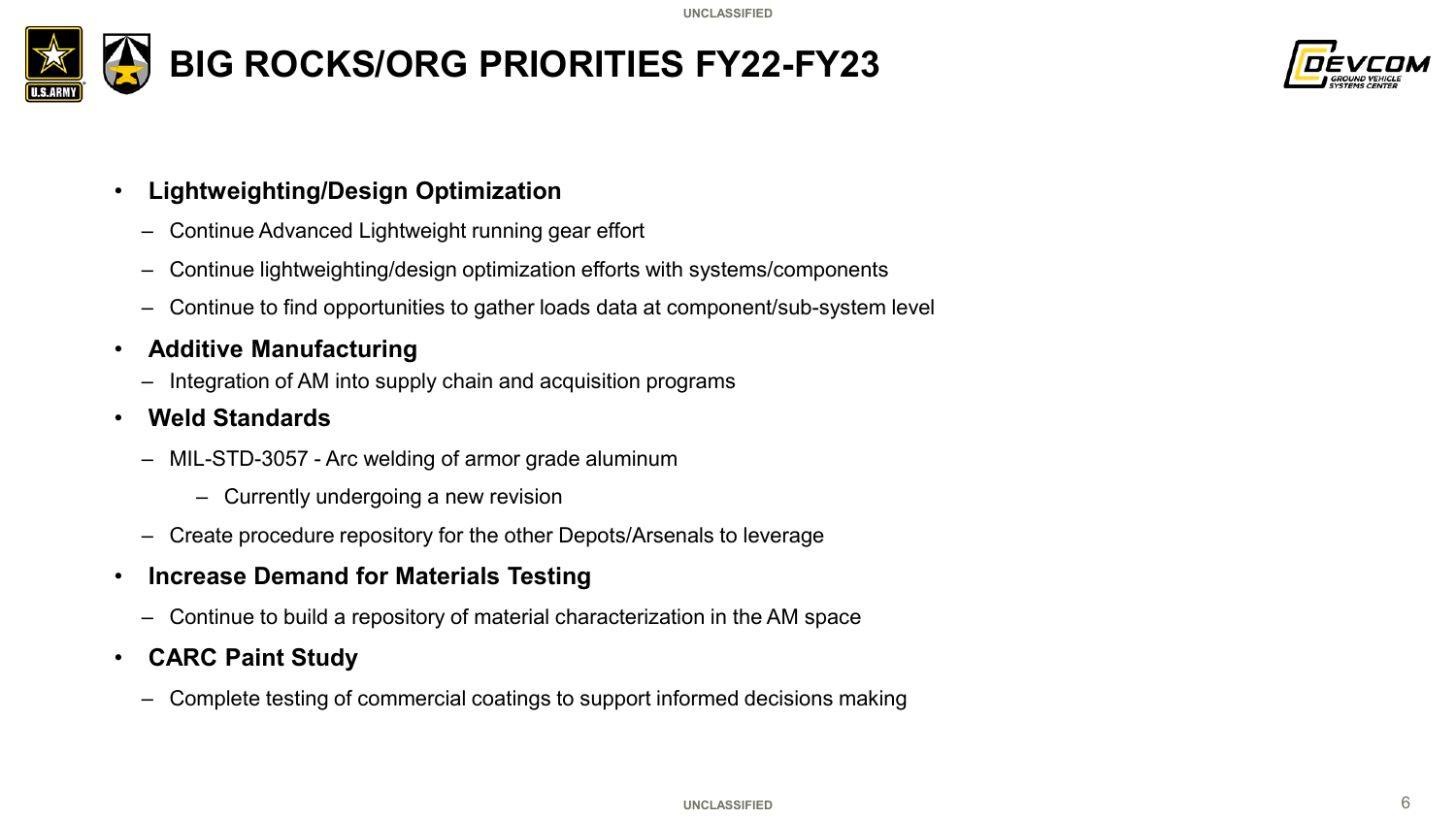

• **Project Team:** Astro America, Ingersoll, MELD, Siemens



- **Vision:** To utilize additive manufacturing to enable weight reduction, increase the speed of the design cycle and manufacturability, and improve overall performance of combat vehicle hulls.
- **Project Objective:** Develop a tool that has vehicle hull size part production capability.
- **Challenge:** commercially available metal AM systems are not available to make parts at the desired size range.
- **Subsection machine:**
	- Located, GVSC, MI
	- For components 3'x'3'x3'
	- Install May 2022





- **Jointless Hull, hull-scale machine:**
	- Located, Rock Island Arsenal, IL
	- For components 20'x30'x10'
	- Install May 2022
	- Largest Metal 3D Printer Worldwide



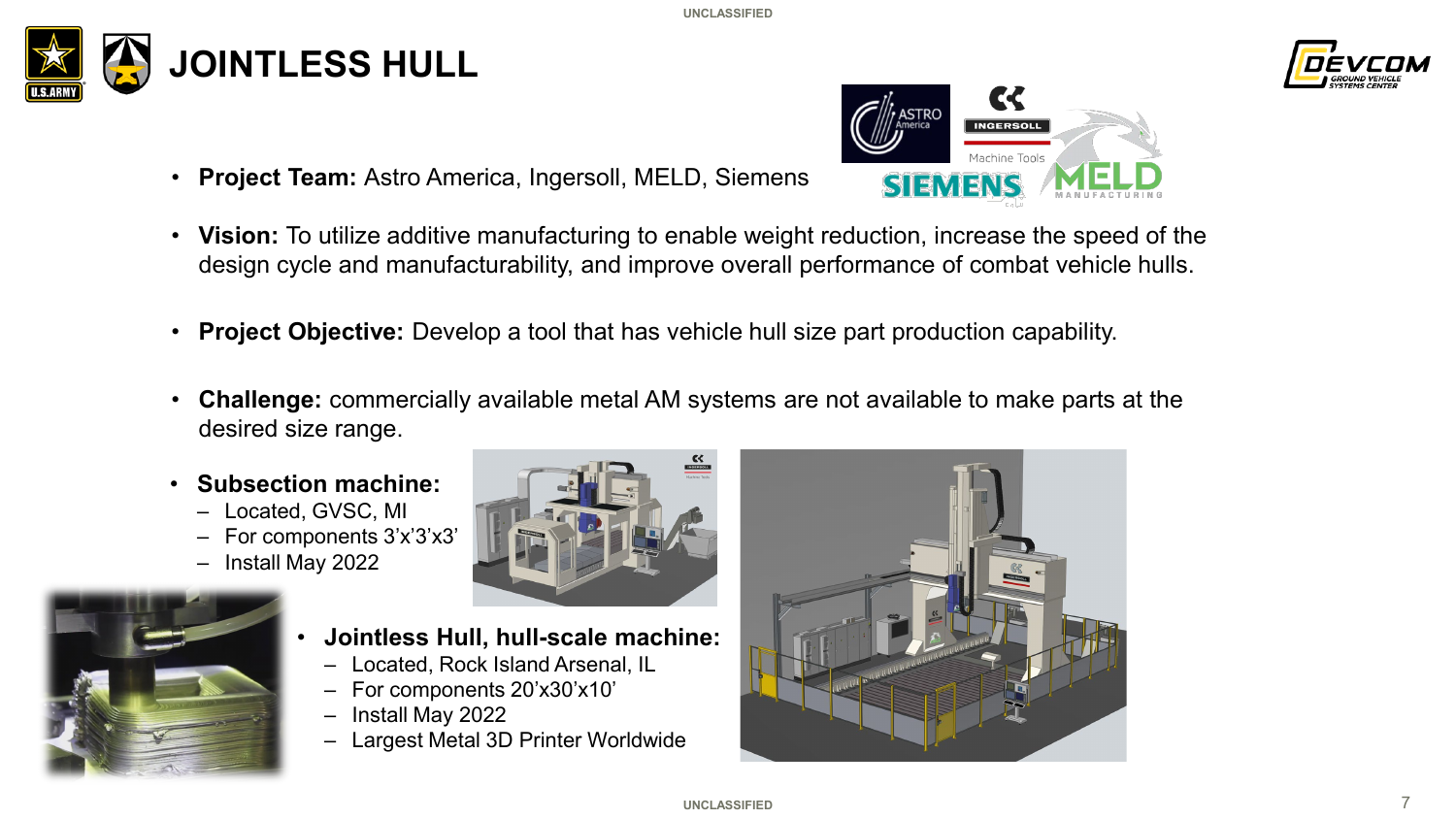



- Advanced manufacturing (AdvM) implementation
	- Bring us your business cases for AdvM
	- Knowledge of new AdvM technologies
		- **Equipment**
		- **Naterials**
		- **Processes**
- Replacement of Hydrofluorocarbons (FM200 & R134A) for refrigerant
- Partnerships under Test Service Agreements